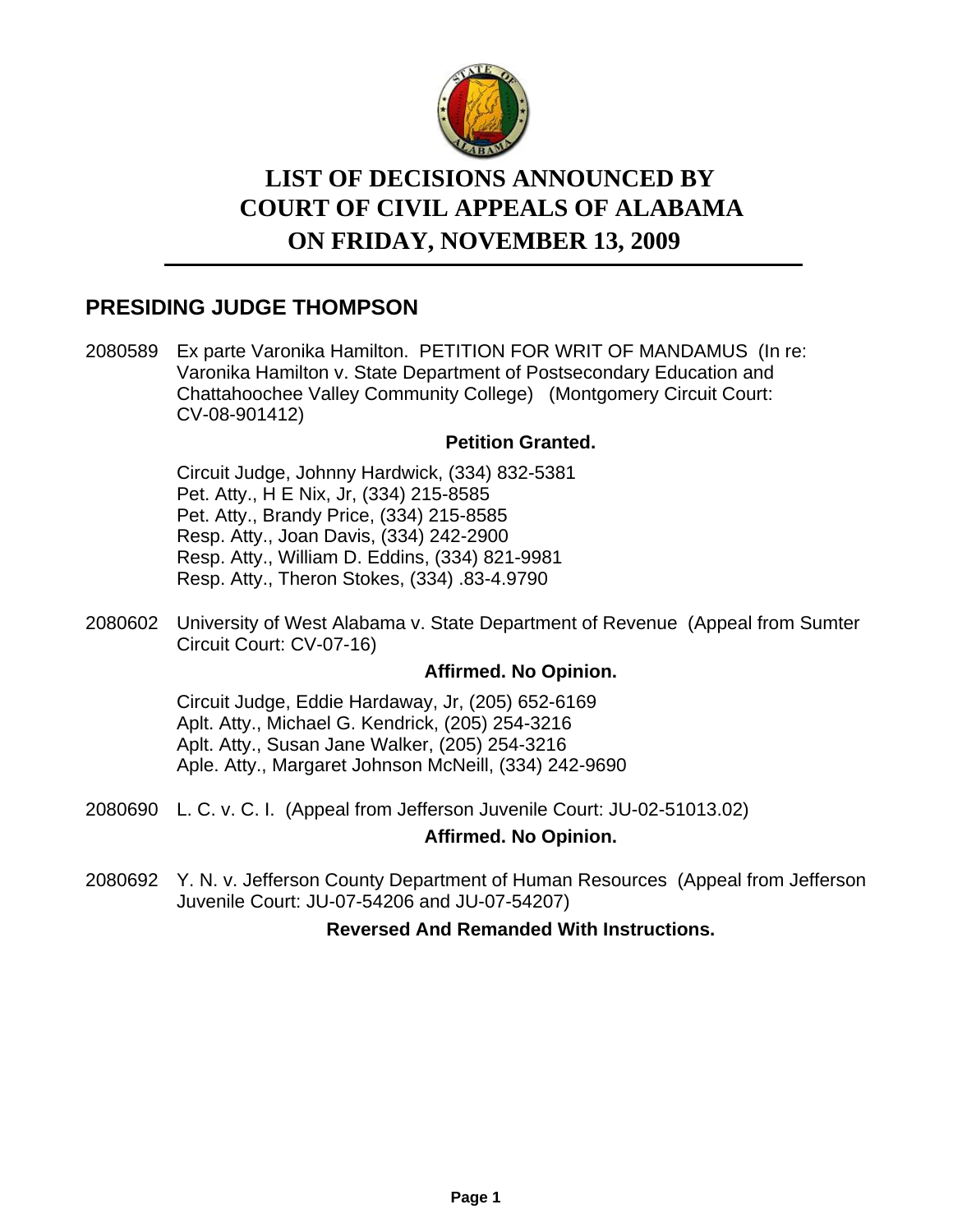# **JUDGE PITTMAN**

2071029 Wackenhut Corporation, Inc. v. Jerry Wells (Appeal from Etowah Circuit Court: CV-04-372)

### **Affirmed. No Opinion.**

Circuit Judge, William H Rhea, III, (256) 549-5317 Aplt. Atty., Anthony N Fox, (205) 967-9675 Aple. Atty., Jason Knowles, (256) 543-0400 Aple. Atty., Michael L Roberts, (256) 543-0400

### **JUDGE BRYAN**

2080600 Delores Evans Greenwood v. Payton Ross Greenwood (Appeal from DeKalb Circuit Court: DR-02-567.02)

### **Affirmed. No Opinion.**

Circuit Judge, Donald W Stewart, (256) 549-5372 Aplt. Atty., Joshua B Sullivan, (256) 543-9790 Aple. Atty., Robert G. Wilson, (256) 845-7000

Patricia Ann Lee v. Church's Restaurant 217 d/b/a Church's Chicken (Appeal from Jefferson Circuit Court: CV-06-1619) 2081067

### **Affirmed. No Opinion.**

Circuit Judge, Robert S Vance, Jr, (205) 325-5035 Aple. Atty., John F Whitaker, (205) 639-5300 Aple. Atty., Sara L Williams, (205) 639-5300

## **JUDGE MOORE**

2080508 Rhonda E. Collins v. Williams-Sonoma, Inc. (Appeal from Jefferson Circuit Court: CV-07-840)

### **Affirmed. No Opinion.**

Circuit Judge, Helen Shores Lee, (205) 325-5635 Aplt. Atty., chuck hunter, (205) 324-1234 Aple. Atty., Evelyn M. Fletcher, (404) 614-7548 Aple. Atty. - Pro Hac, Kimberly D Stevens, (404) 614-7400

2080553 Cynthia Rena Webb v. Board of Zoning Adjustment of the City of Huntsville (Appeal from Madison Circuit Court: CV-08-528)

### **Affirmed. No Opinion.**

Circuit Judge, Brian P Howell, (256) 231-1821 Aple. Atty., K. Claudia Anderson, (256) 427-5026

2080755 R. M. v. N. H. S. (Appeal from Calhoun Juvenile Court: CS-97-347.07)

### **Affirmed. No Opinion.**